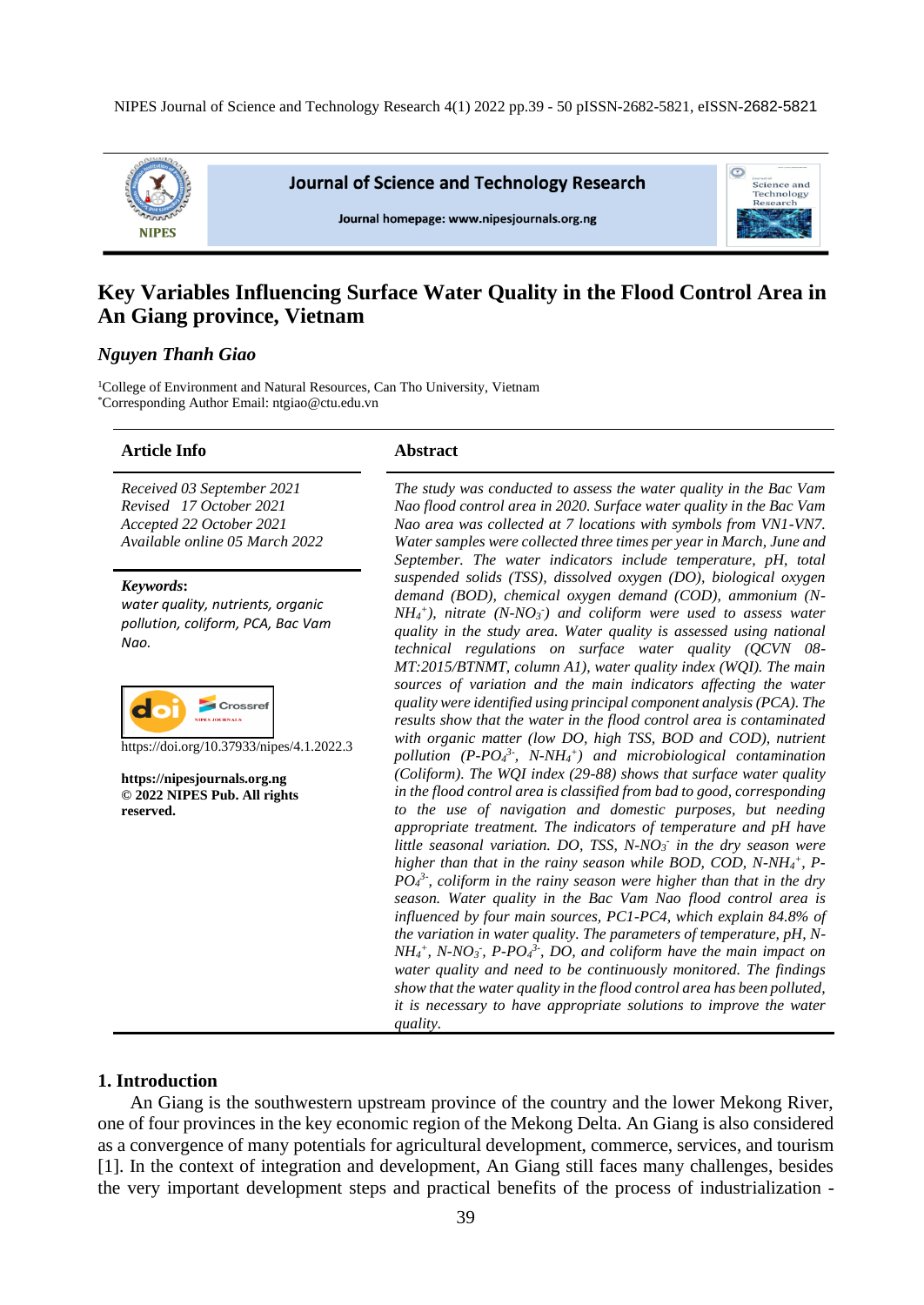modernization bring about The pressure on the environment is increasing day by day, giving rise to problems of environmental pollution, especially water pollution and many urgent environmental problems that have been taking place, affecting the quality of life. life and sustainable development, especially in the context that global climate change is taking place very quickly and complicatedly [1-3]. The Bac Vam Nao Water Control Project originates from the development concept in the Mekong Delta Master Plan completed by the Dutch Technical Consulting Company. Following the proposal of the Government of Vietnam to the Australian Government in 1992, the first prefeasibility project and design tasks for the Bac Vam Nao Project were carried out in 1993 and 1994. From 2002 to 2007, the Project Bac Vam Nao Water Control has been implemented in Tan Chau and Phu Tan districts, An Giang province. Bac Vam Nao looks like an island surrounded by Tien and Hau rivers, connected by a system of canals dividing neighboring parts of the island. The objective of the project is to assist An Giang Province in establishing and operating an effective water management system in Bac Vam Nao that is socially and environmentally sustainable, beneficial to the local economy by supporting poverty alleviation. Furthermore, the project aims to demonstrate economic and social benefits to the Vam Nao community, especially environmental protection, and through a coordinated approach to water and land management. This study was conducted to assess the water quality in the Bac Vam Nao flood control area and identify the water quality criteria affecting the water quality in the study area. The research results can be used for environmental monitoring in this flood control area.

# **2. Materials and methods**

Surface water quality in Bac Vam Nao area was collected at 7 locations with symbols from VN1-VN7 (Figure 1). Water samples were collected 3 times per year in March, June and September. Indicators include temperature, pH, total suspended solids (TSS), dissolved oxygen (DO), biological oxygen demand. (BOD), chemical oxygen demand (COD), ammonium (N-NH<sub>4</sub><sup>+</sup>), nitrate (N-NO<sub>3</sub><sup>-</sup>) and coliform were used to assess water quality in the study area. The characteristics of surface water in the Bac Vam Nao flood control area were evaluated using the national technical regulation on surface water quality (QCVN 08-MT:2015/BTNMT, column A1) [4]. Details of allowable limits and analytical methods [5] of the indicators are presented in Table 1. The WQI index is calculated based on parameters including temperature, pH, DO, BOD, COD, N-NH<sub>4</sub><sup>+</sup>, N-NO<sub>3</sub><sup>-</sup>, coliform according to the guidance of Decision 1460/QD-TCMT dated November 12, 2019 of the General Department of Environment on promulgating the manual for calculating the water quality index [6]. The WQI parameter has a value from 0 to 100. In which, a value from 91-100 presents very good water quality that is considered good for domestic water supply purposes; a value of WQI from 76 to 90 shows good water quality suitable for use for domestic water supply but need suitable treatment measures; WQI value between 51-75 shows average water quality to be used for irrigation and other equivalent purposes; WQI values from 26 to 50 shows bad water quality used for navigation and other equivalent purposes; WQI values from 10 to 25 shows poor quality so the water is heavily tarnished, needing treatment measures in In the future, water with a WQI value < 10 is water of very heavy quality, contaminated water, and needs to be remedied and treated [6 ].

Principal Component Analysis (PCA) was used to reduce the complexity of the original data set from a large number of variables to a smaller number of factors. The resulting PCA generates a new set of variables called principal components or principal factors (PC). The eigenvalue coefficient is considered as a measure of the importance of the principal component. The absolute value of the significant correlation coefficient greater than 0.75 means that there is a strong correlation between the main component and the water quality parameter, from 0.5-0.75 is the average correlation and less than 0.5 is the weak correlation [7].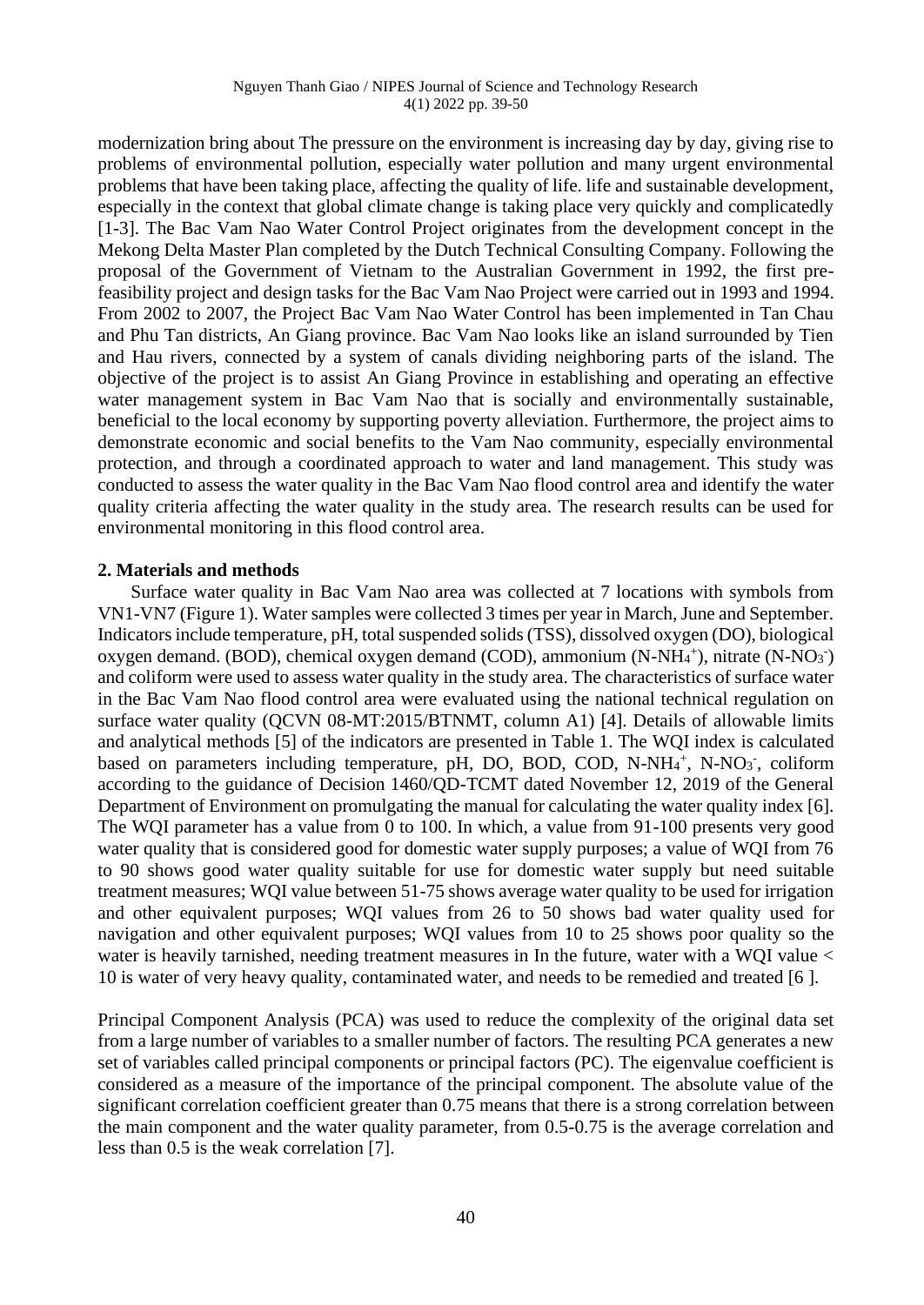

Figure 1. Map of the sampling sites in the flood control Bac Vam Nao, An Giang province

| <b>Parameter</b> | <b>Description</b>           | Unit        | <b>Analytical methods</b>                       | QCVN, A1  |
|------------------|------------------------------|-------------|-------------------------------------------------|-----------|
| pH               | pH                           |             | TCVN 6492:2011                                  | $6 - 8.5$ |
| Temp             | Temperature                  | $\rm ^{o}C$ | SMEWW 2550B:2012                                |           |
| DO <sub>1</sub>  | Dissolved oxygen             | mg/1        | <b>TCVN 7325:2004</b>                           | $\geq 6$  |
| <b>BOD</b>       | Biochemical oxygen<br>demand | mg/1        | TCVN 6001-1:2008                                | 4         |
| <b>COD</b>       | Chemical oxygen demand       | mg/1        | TCVN 6491:1999                                  | 10        |
| <b>TSS</b>       | Total suspended solids       | mg/1        | <b>TCVN 6625:2000</b>                           | 20        |
| $N-NH_4^+$       | Ammonium                     | mg/1        | TCVN 6179:1996                                  | 0.3       |
| $N-NO_3$         | Nitrate                      | mg/1        | TCVN 6180:1996                                  | 2         |
| $P-PO43$         | Orthophosphate               | mg/1        | SMEWW 4500-PO <sub>4</sub> <sup>3</sup> -E:2012 | 0.1       |
| Coliform         | Coliform                     | MPN/100ml   | TCVN 6187-2:1996                                | 2500      |

 $T_{\rm eff}$  1.  $1 - 4$  methods and methods and threshold levels of water smaller

## **3. Results and discussion**

# **3.1 Evaluating water quality using national regulation**

The average temperature measured at the monitoring points of the Bac Vam Nao flood control area ranges from 28.7-30.2  $\mathrm{C}$  (Figure 2). The average temperature between the months of sampling is in the range of  $29.3-29.8$ °C. It can be seen that the temperature fluctuates with a low amplitude, is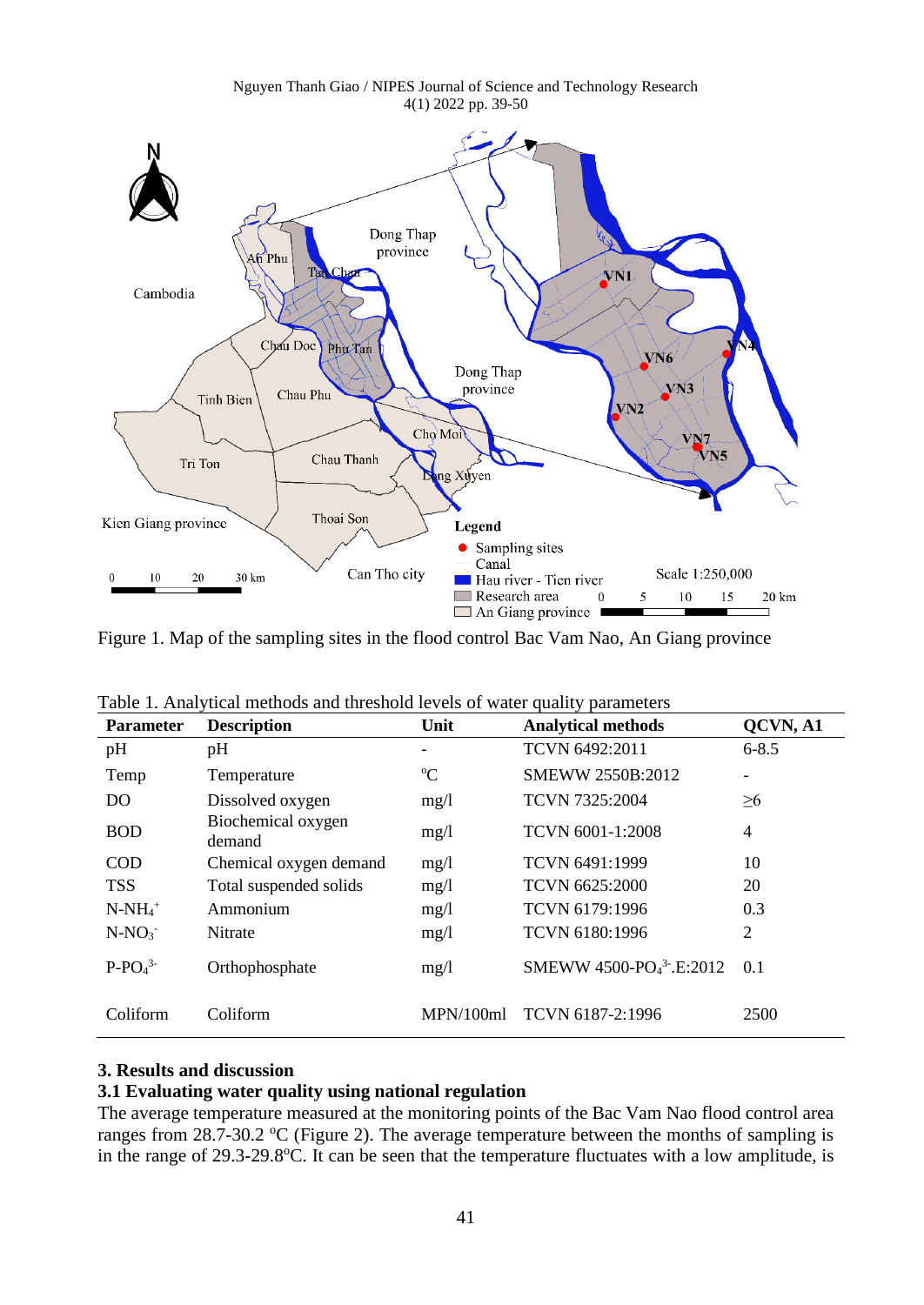relatively stable and ensures aquatic life in the area [4]. The temperature in the waters of the Mekong Delta is usually in the range of  $19.9-32.2$  °C [8-9].



**Figure 2. Temperature at the flood control area**

The pH at the locations through 3 monitoring periods in 2020 ranged from 6.92 to 7.43 (Figure 3). The average pH value at the sampling sites was in the range of 7.0-7.3 while the average pH between samples was 7.1-7.3. The average pH value of pH is within the allowable range of QCVN 08-MT:2015/BTNMT, column A1 (6 - 8.5). Research results show that the pH in the area has little variation and is suitable for the growth of aquatic plants. Previous studies showed that pH in canals in An Giang province ranges from 6.9-7.1 [10], in Hau river ranges from 6.3-8.0 [11].



**Figure 3. pH at the flood control area**

The TSS concentration at the monitoring locations of the Bac Vam Nao flood control area in 2020 ranges from 41-78 mg/l (Figure 4), these values are 2.05 - 3.90 times higher than the norm. with QCVN 08-MT:2015/BTNMT, column A1 (20 mg/l), the highest pollution was at Cai Tac canal (VN7) in March. At the monitoring locations during the year, TSS concentration was in May. 6 (53.1 mg/L) and September (55.3 mg/L) tended to decrease lower than in March (65.7 mg/L). TSS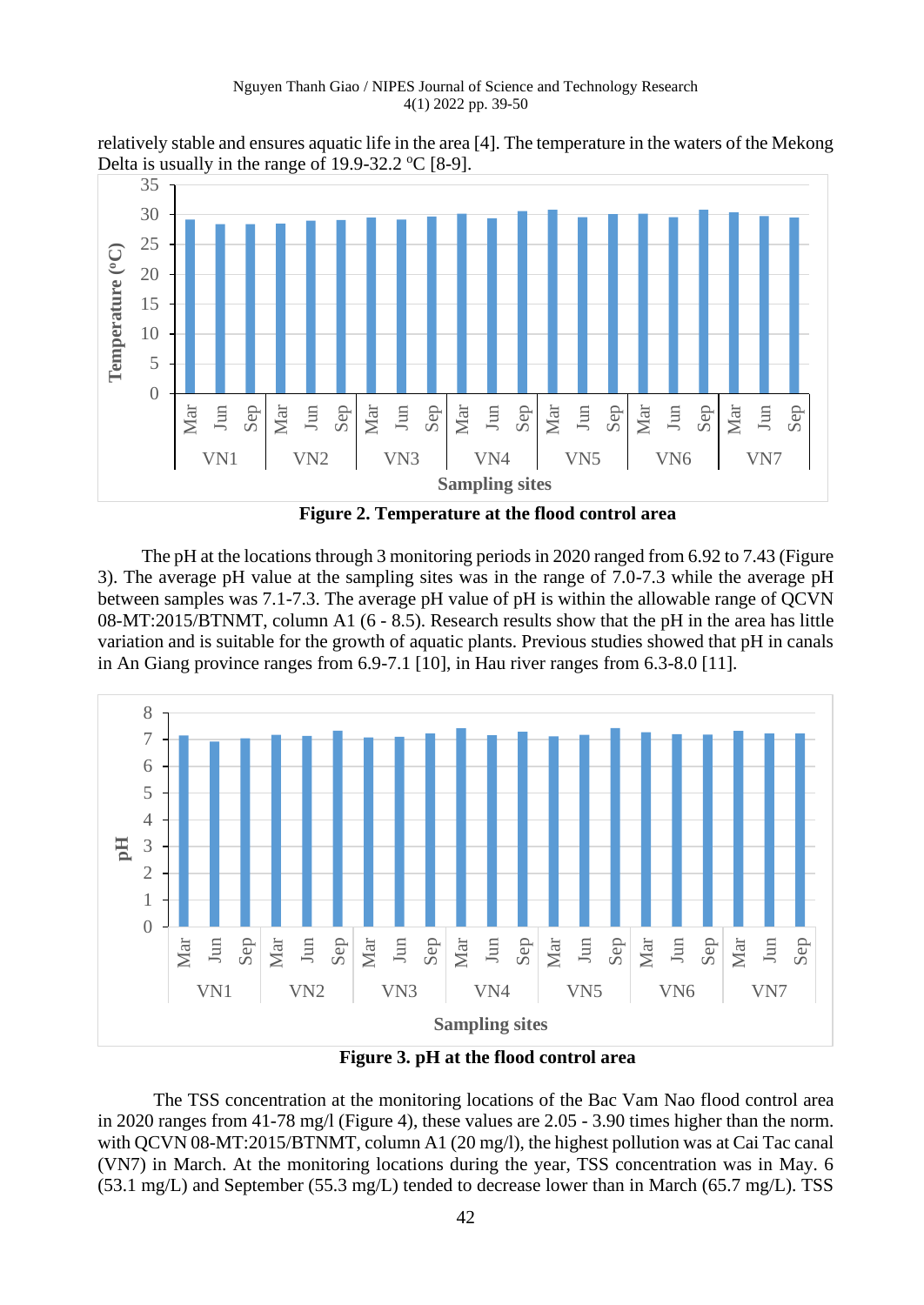seasonal variation is very large, in which TSS in the rainy season is usually higher than that in the dry season [10-11]. TSS causes an increase in the cost of water treatment, affecting aquatic life [8- 9].



**Figure 4. TSS at the flood control area**

The DO concentration at the locations of the Bac Vam Nao flood control area through 3 monitoring periods in 2020 ranged from 3.08 to 5.18 mg/l (Figure 5). The average DO at the sampling sites ranged from 3.8 to 4.5 mg/L. The average DO in the months ranged from 3.5 to 4.8 mg/L, in which the DO concentration in March and September was higher than that in June at all monitoring locations. DO in the flood control area are lower than the allowed standards according to QCVN 08-MT:2015/BTNMT, column A1 ( $\geq 6$  mg/l). This proves that the water already shows signs of organic pollution. In water bodies such as Tien and Hau rivers, DO should be 5 mg/L or higher to be suitable for aquatic life [8]. Previous studies also showed that DO in canals and canals of the Mekong Delta is lower than the allowable limit [10-11].



**Figure 5. DO at the flood control area**

The average BOD concentration at the sampling sites in the Bac Vam Nao flood control area in 2020 ranged from 13.7 to 24.3 mg/L (Figure 6). The highest BOD was found at the midpoint of Than Nong canal (VN3), adjacent to K26 canal in June. BOD in March, June and September was 19.7, 17.0, 20.7 mg/L, respectively. BOD at all locations in the sampling months exceeded QCVN 08-MT:2015/BTNMT, column A1 (4 mg/l) by 2.2-7.8 times. Surface water in the study area has organic pollution. River water with a BOD concentration exceeding QCVN 08-MT:2015/BTNMT poses many risks when used as feed water because carbon compounds can combine with chlorine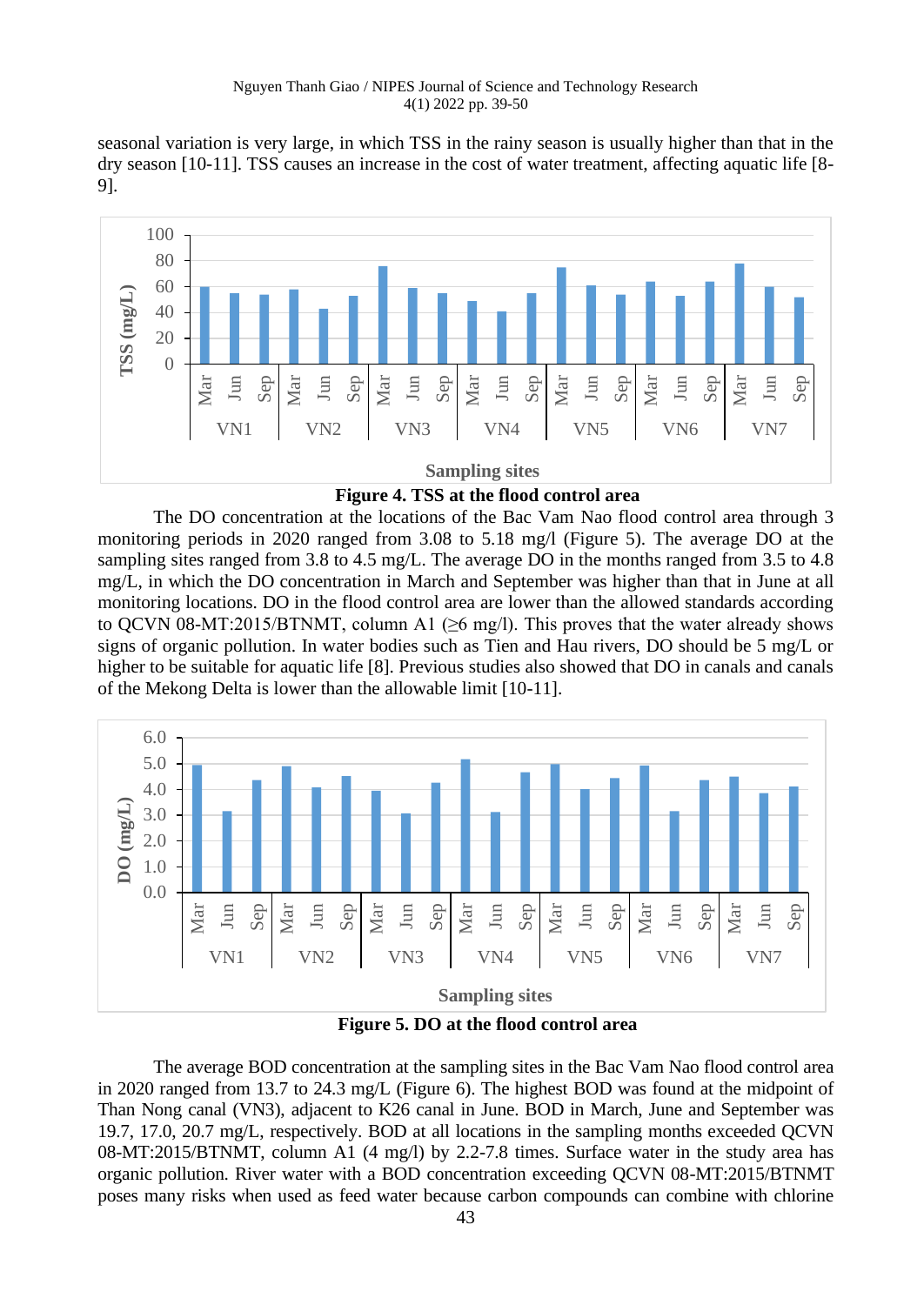during the disinfection phase to produce hazardous compounds. health effects when exposed to the community through the process of using water [4]. Like TSS, organic pollution due to high BOD concentration is a common problem of water bodies in the Mekong Delta [9-12].



**Figure 6. BOD at the flood control area**

The COD concentration through 3 monitoring periods in 2020 in the Bac Vam Nao flood control area has values ranging from 13 - 48 mg/l (Figure 7), exceeding the allowable limit of QCVN 08-MT:2015/BTNMT, column A1 (10 mg/l) from 1.3 to 4.8 times. COD at the midpoint of Than Nong canal (VN3) adjacent to K26 in June is the highest. The average COD between monitoring sites is in the range of 21.7-37.7 mg/L. The mean values of COD in March, June, and September were 30.4, 26.3, and 32.1 mg/L, respectively. The research results showed that the BOD and COD concentrations in September were higher than those of the other months, showing the seasonal variation of organic matter in the studied watershed. Previous studies have shown that water quality in large rivers such as Tien and Hau rivers has COD exceeding the allowable limit [10-12].



# **Figure 7. COD at the flood control area**

The ammonium concentration  $(N-NH_4^+)$  in the Bac Vam Nao flood control area through 3 monitoring periods in 2020 ranges from 0 to 1.82 mg/l (Figure 8). The N-NH $_4$ <sup>+</sup> concentration in March was lower than QCVN 08-MT:2015/BTNMT, column A1 (0.3 mg/l). The N-NH<sub>4</sub><sup>+</sup> concentration in the June samples had 3/7 locations exceeding the standard limit of 4.06; 1.53; 1.59 times at the midpoint of Than Nong canal (VN3) adjacent to K26; end of Than Nong canal (VN5)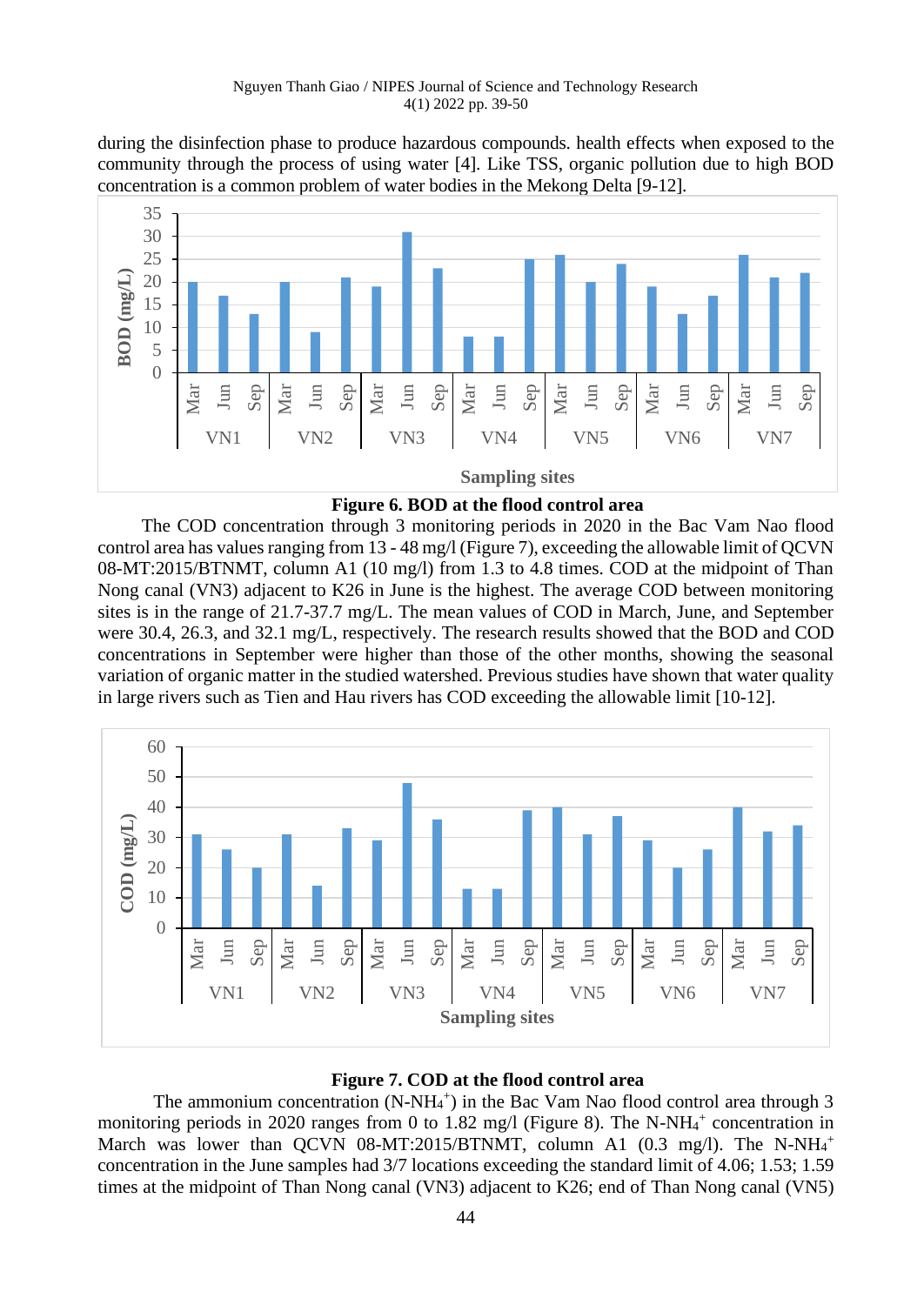adjacent to Cai Tac canal and Cai Tac canal (VN7). N-NH<sub>4</sub><sup>+</sup> concentration in 7 research sites during the September sample collection exceeded the allowable limit from 1.73 to 6.07 times. The N-NH $4^+$ concentration in the flask in March, June, and September was 0.07, respectively; 0.38; and 1.31 mg/L, indicating seasonal variation in N-NH<sub>4</sub><sup>+</sup>, in which N-NH<sub>4</sub><sup>+</sup> in rainy season tends to be higher than rainy season. The concentration of  $N-NH<sub>4</sub><sup>+</sup>$  fluctuates according to the seasons in which the rainy season is often higher than the dry season, which has also been reported in previous studies [12-13].





The nitrate  $(N-NO<sub>3</sub>)$  concentration at the monitoring locations of the Bac Vam Nao flood control area in 2020 ranges from 0.024 to 1.66 mg/l (Figure 9), all of which meet the standards QCVN 08-MT:2015/BTNMT, column A1 (2 mg/l). The N-NO<sub>3</sub> concentration between sampling sites ranged from 0.07 to 0.61 mg/L. Nitrate in March, June and September were 0.85, 0.24 and 0.05 mg/L, respectively. The results show that nitrate in the dry season tends to be higher than that in the dry season. Previous research showed that  $N-NO<sub>3</sub>$  concentration in Hau river ranged from 0.002-0.395 mg/L [11], An Giang canals ranged from  $0.31 \pm 0.3$  to  $0.58 \pm 0.64$  mg/L [10], canals in Soc Trang province 0.05-0.14 mg/L [14], but still within the allowable limit of QCVN 08- MT:2015/BTNMT, column A1(2 mg/L) [4].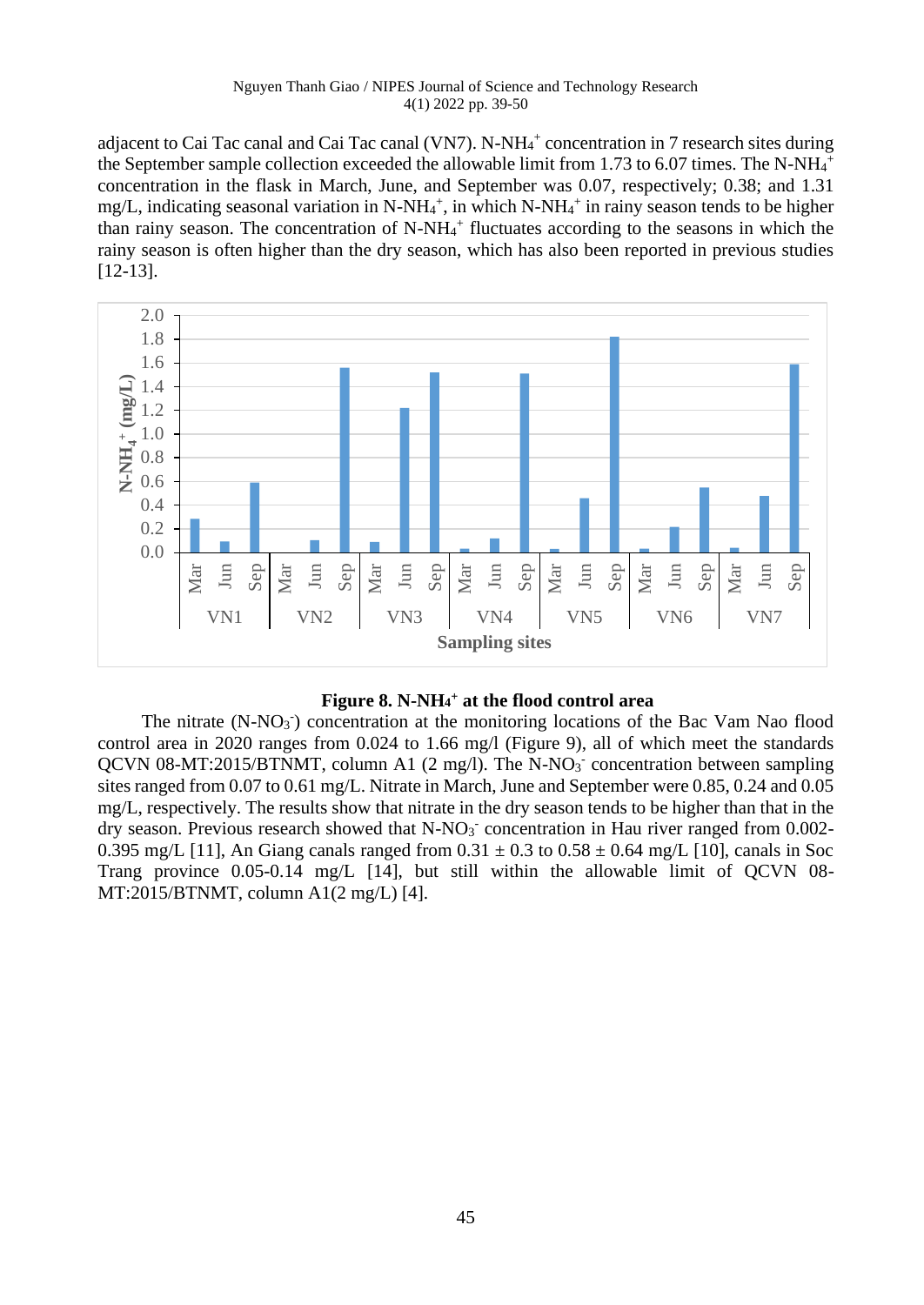

**Figure 9. N-NO<sup>3</sup> - at the flood control area**

Orthophosphate (P-PO<sub>4</sub><sup>3</sup>) in the Bac Vam Nao flood control area ranges from 0 to 0.34 mg/l (Figure 10). The mean value of P-PO $4^3$ - between sampling sites was in the range of 0.12-0.19 mg/L. The average value of P-PO $4^3$  at the sampling locations exceeded the allowable limit of QCVN 08-MT:2015/BTNMT, column A1 (0.1 mg/l). Meanwhile, P-PO $4<sup>3</sup>$  in March, June, and September was 0.06, 0.10, and 0.33 mg/L, respectively, showing that P-PO $_4$ <sup>3-</sup> fluctuates over time in which P-PO $_4$ <sup>3-</sup> in the rainy season tends to higher than the dry season. Normally, in natural surface water,  $P$ - $PO<sub>4</sub>$ <sup>3</sup>concentrations exist from 0.005-0.02 mg/L. In water bodies, the concentration of P-PO $4<sup>3</sup>$  in water is usually very low, around 5-20  $\mu$ g/L and rarely exceeds 200  $\mu$ g/L even in nutrient-rich water bodies. The total phosphorus (TP) concentration also rarely exceeds 1000  $\mu$ g/L [15]. The origin of phosphorus can be from fertilizers, detergents due to farming, livestock and industrial activities [16].



**Figure 10. P-PO<sup>4</sup> 3- at the flood control area**

The evolution of Coliform density through 3 monitoring periods in 2020 in the Bac Vam Nao flood control area ranged from 2,300 to 110,000 MPN/100 ml (Figure 11), 1.12 to 44 times higher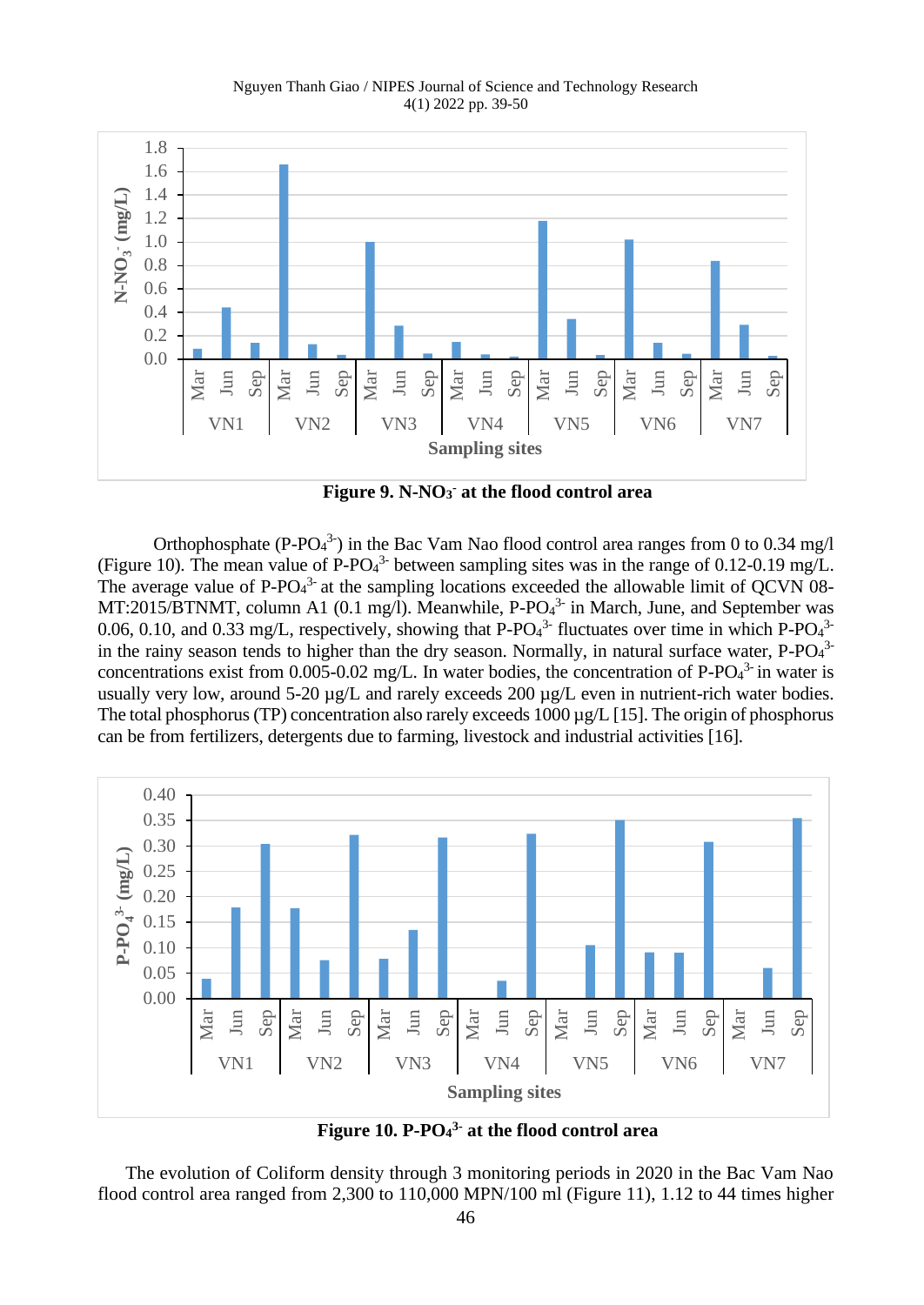than the standard QCVN 08-MT:2015/BTNMT, column A1 (2,500 MPN/100 ml) (except at the beginning of Phu Binh - Hiep Xuong canal adjacent to Hau river (VN2) in September; beginning of K26 canal, adjacent to Tien river- (VN4) in June and September). In which, the level of coliform pollution reached the highest level in September at Cai Tac canal (VN7), 44 times, followed by the end of Than Nong canal adjacent to Cai Tac canal (VN5) in June and at the midpoint of the Than Nong canal adjacent to K16 (VN6) in September, it exceeded 18.40 times. The coliform counts in March, June, and September were 14200, 17414, and 25286 MPN/100 mL, respectively. The results showed that coliform population in the rainy season tends to be higher than that in the dry season. Research by [10] showed that coliform in surface water of An Giang province exceeded the allowable limit 2.14-7.02 times. In canals of Soc Trang province, coliform exceeded from 1 to 36 times [14]. The sources of coliform contamination are from human and animal wastes, especially the fecal materials [17-18].



**Figure 11. Coliform at the flood control area**

# **3.2 Evaluating water quality using water quality index**

Surface water quality in the Bac Vam Nao flood control area according to the WQI index over time in 2020 ranges from the level of use for navigation to the level of use for domestic water supply but needs to be treated. suitable reason. In general, at the beginning of the Phu Binh - Hiep Xuong canal adjacent to the Hau river (VN2) and the beginning of the K26 canal, adjacent to the Tien river (VN4), the water quality according to the WQI index is better than the rest of the areas. ranges from irrigation use to domestic water use but needs appropriate treatment measures, preferably in June. Most of the remaining sites ranged from use to navigation to the extent of irrigation use. Particularly, the location of Cai Tac canal (VN7) has poorer water quality, suitable only for navigation purposes. The mean value of WQI at the sampling sites ranges from 32-75. WQI in March, June, and September are 49, 52, 51 respectively. Research results show that overall water quality has little seasonal variation. Therefore, it is necessary to continue monitoring to promptly warn people, depending on the purpose of use, and take appropriate measures to treat water. Due to the characteristics of the Bac Vam Nao flood control area, the water flow is controlled and not circulated regularly, in addition, this area is mainly located in the canals, in-field canals with small area, selfcleaning ability. of the canals and canals are poor, which partly causes the water quality to be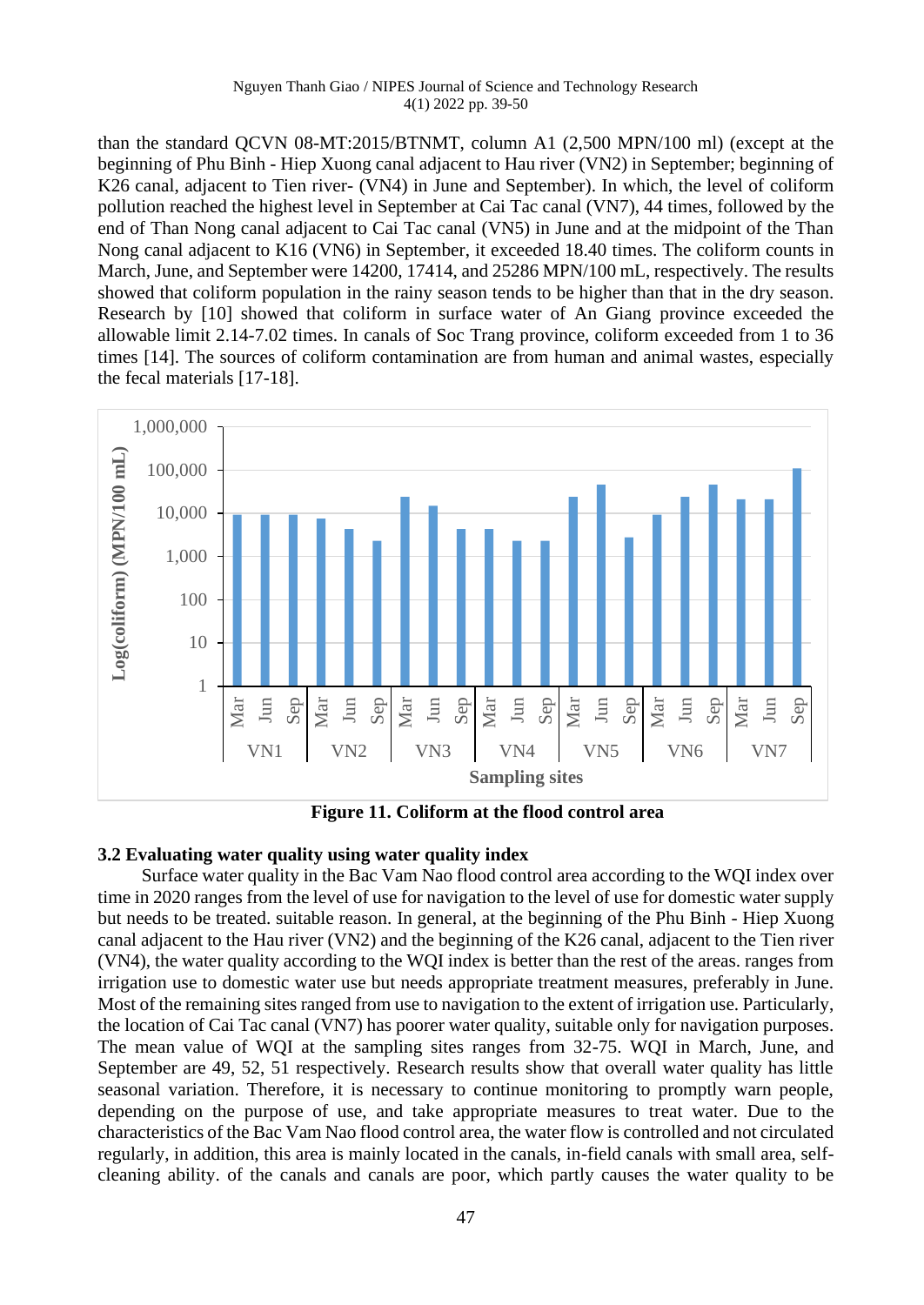reduced. Therefore, it is necessary to strengthen control of agricultural activities and dredging of canals to limit the entry of pollutants from these activities into water sources.





# **3.3 Key variables influencing on water quality at the flood control area**

The results of the main component analysis are presented in Table 3. Water quality in the Bac Vam Nao flood control area is affected by four main sources, PC1-PC4, which explain 84.8% of the variation in water quality. Sources from PC5-PC7 are secondary sources that explain only 15.2% of the variation in surface water quality in the flood control area. PC1 had a weak effect on TSS, BOD, COD and coliform parameters. PC2 has a weak to moderate impact on temperature, pH and DO parameters. Meanwhile, PC3 had a weak to moderate correlation with temperature, DO, N- $NH_4^+$ , N-NO<sub>3</sub><sup>-</sup> and coliform. In particular, PC4 is strongly correlated with P-PO<sub>4</sub><sup>3</sup>-. Similar to PC3, PC5 has a weak correlation with DO N-NH $_4$ <sup>+</sup>, N-NO<sub>3</sub><sup>-</sup> and coliform. PC6 has a weak to moderate correlation with temperature, pH and coliform whereas PC7 has a moderate correlation with DO and N-NO<sub>3</sub><sup>-</sup>. In the study area, temperature is affected by 3 sources (PC2, PC3, PC6), pH is affected by 2 sources (PC2, PC6), TSS is affected by 1 source PC1, DO is affected by 4 sources (PC2, PC3, PC5, PC7), BOD and COD are affected by PC1, N-NH<sub>4</sub><sup>+</sup> is affected by source PC3, PC5, N-NO<sub>3</sub><sup>-</sup> is affected by PC3, PC5, PC6, P-PO $4^3$ - affected by PC4. Coliform is affected by 4 sources including PC1, PC3, PC5, PC6. Research results show that there are many factors affecting surface water quality in the study area. The parameters of temperature, pH,  $N-NH_4^+$ ,  $N-NO_3^-$ ,  $P-PO_4^3$ , DO, and coliform have major impacts on water quality and need to be continuously monitored.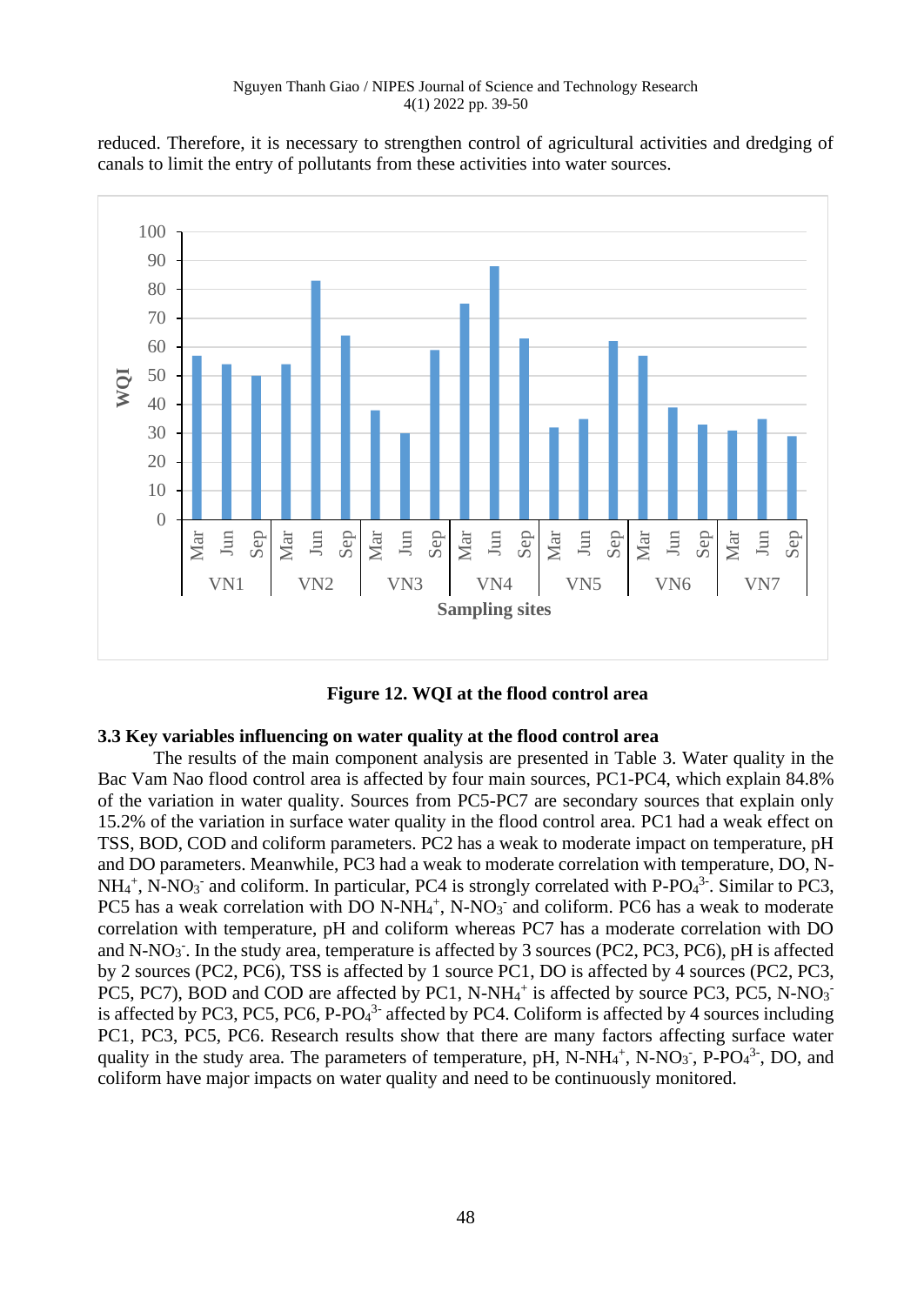|                | PC <sub>1</sub> | PC <sub>2</sub> | PC <sub>3</sub> | PC <sub>4</sub> | PC <sub>5</sub> | PC <sub>6</sub> | PC7      |
|----------------|-----------------|-----------------|-----------------|-----------------|-----------------|-----------------|----------|
| Temp           | 0.160           | 0.526           | 0.342           | 0.000           | 0.181           | 0.632           | 0.196    |
| pH             | 0.050           | 0.670           | $-0.007$        | 0.000           | 0.237           | $-0.395$        | 0.102    |
| <b>TSS</b>     | 0.447           | $-0.120$        | 0.242           | 0.000           | $-0.265$        | 0.243           | 0.050    |
| D <sub>O</sub> | $-0.151$        | 0.405           | $-0.427$        | 0.000           | $-0.460$        | 0.270           | $-0.583$ |
| <b>BOD</b>     | 0.484           | $-0.127$        | $-0.047$        | 0.000           | 0.075           | 0.053           | $-0.265$ |
| <b>COD</b>     | 0.482           | $-0.125$        | $-0.059$        | 0.000           | 0.110           | 0.065           | $-0.271$ |
| $N-NH_4^+$     | 0.290           | 0.065           | $-0.500$        | 0.000           | 0.554           | $-0.069$        | $-0.080$ |
| $N-NO_3$       | 0.271           | 0.057           | $-0.533$        | 0.000           | $-0.403$        | 0.028           | 0.665    |
| $P-PO43$       | 0.000           | 0.000           | 0.000           | $-1.000$        | 0.000           | 0.000           | 0.000    |
| Coliform       | 0.353           | 0.237           | 0.321           | 0.000           | $-0.376$        | $-0.548$        | $-0.126$ |
| Eig. V         | 4.00            | 1.97            | 1.51            | 1.00            | 0.90            | 0.34            | 0.28     |
| %Var.          | 40.0            | 19.7            | 15.1            | 10.0            | 9.0             | 3.4             | 2.8      |
| $C.$ % Var.    | 40.0            | 59.7            | 74.8            | 84.8            | 93.8            | 97.2            | 100.0    |

Table 3. Key variables influencing on water quality at the flood control area

# **4. Conclusion**

From the monitoring results, surface water quality affected by the flood control area of Bac Vam Nao in 2020 is not guaranteed well according to QCVN 08-MT:2015/BTNMT, column A1 - National Technical Regulation on surface water quality. In which, the DO concentration in the water is lower than the standard and the parameters TSS, COD, BOD,  $P$ - $PO<sub>4</sub><sup>3</sup>$ , N-NH<sub>4</sub><sup>+</sup> and Coliform exceed the permissible limits. Surface water quality in the Bac Vam Nao flood control area according to the WQI index over time in 2020 ranges from the level of use for navigation to the level of use for domestic water supply but needs to be treated. suitable reason. The results show that temperature and pH have little seasonal variation. DO, TSS, N-NO<sub>3</sub> in the dry season were higher than that in the rainy season while BOD, COD, N-NH $_4^+$ , P-PO $_4^3$ , coliform in the rainy season were higher than that in the dry season. Water quality in the Bac Vam Nao flood control area is influenced by four main sources, PC1-PC4, which explain 84.8% of the variation in water quality. The parameters of temperature, pH, N-NH<sub>4</sub><sup>+</sup>, N-NO<sub>3</sub><sup>-</sup>, P-PO<sub>4</sub><sup>3-</sup>, DO, and coliform have the main impact on water quality and need to be continuously monitored. The research results show that the water quality in the flood control area has been polluted, it is necessary to have solutions to improve the water quality.

## **Acknowledgements**

The author would like to thank the Department of Environmental and Natural Resources, An Giang for providing us with useful data. The scientific and personal views presented in this paper do not necessarily reflect the views of the data provider.

## **References**

- [1] People's Committees of An Giang province. (2015). Environment State Report for the period of 2015-2020.
- [2] Ministry of Natural Resources and Environment (MONRE). (2015). State of the National Environment for the period 2011-2015.
- [3] Ministry of Natural Resources and Environment (MONRE). (2018). State of the National Environment in 2018- Water environment of river basins.
- [4] Vietnam Environmental Protection Agency. (2015) National technical regulation on surface water quality (QCVN 08-2015/BTNMT). Vietnam Environmental Protection Agency: Hanoi, Vietnam, 2015.
- [5] American Public Health Association, American Water Works Association, Water Environment Federation. (1998). Standard Methods for the Examination of Water and Wastewater, 20th Ed. American Public Health Association: Washington, D.C.
- [6] Vietnam Environment Administration. (2019). Decision No. 1460/QD-TCMT dated on 12/11/2019 on the guidance of water quality index (WQI) calculation.